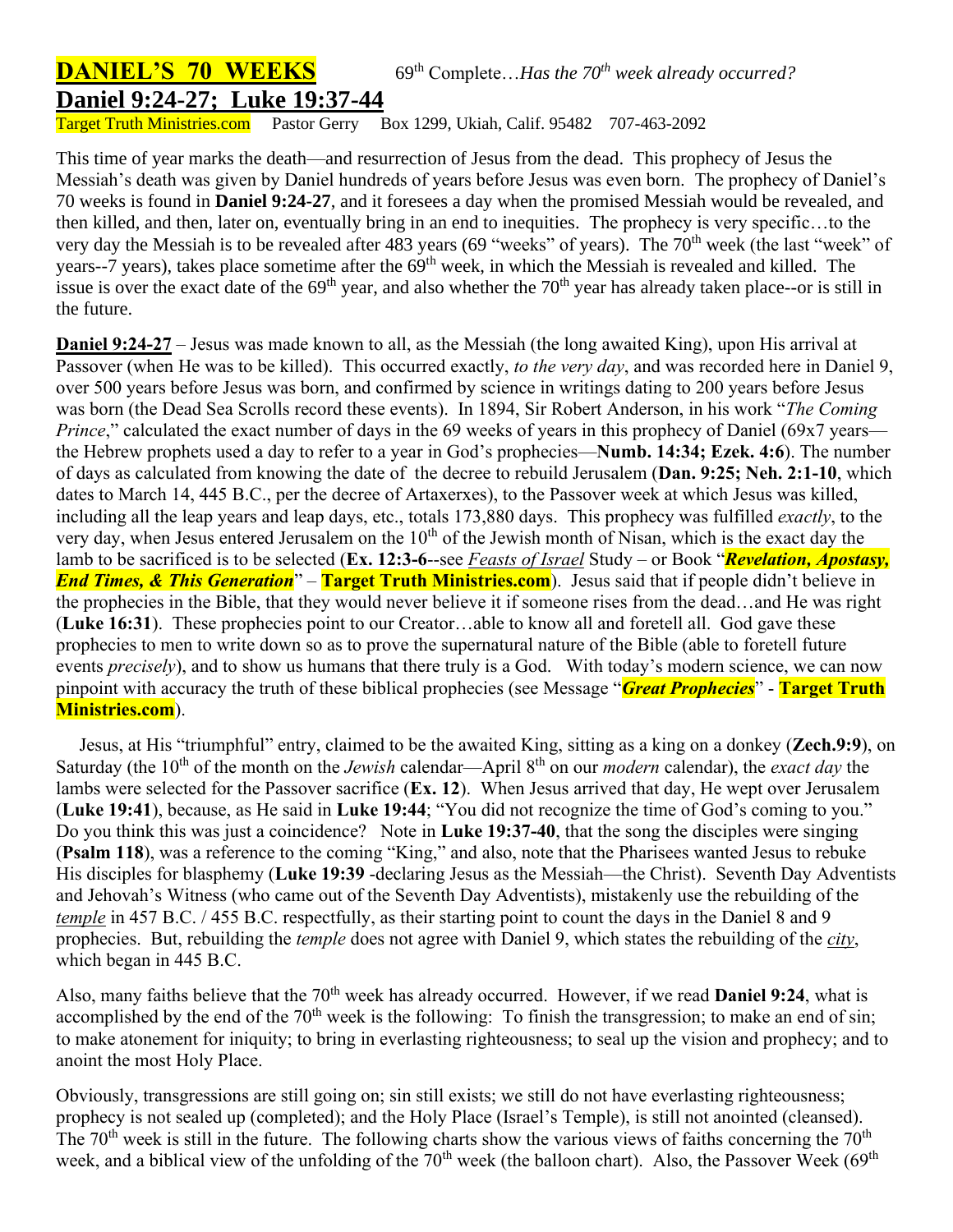Week), day-by-day events are actually very different from what our modern traditions tell us…see the Passover Week attached also.

The resurrection of Jesus, which we celebrate as the 69<sup>th</sup> week, gives those who trust in Jesus the assurance of eternal life with God, and now we await the final judgment which the  $70<sup>th</sup>$  week will bring about...time is almost up!

You may recall that when Jesus' friend Lazarus was dying, that Jesus deliberately waited to go to him (**John 11:1-17**). Jesus could have gone immediately to him and been there in a day or two, and raised him from death then. But, Jesus knew and understood these pagan practices, and He had this purpose in mind of waiting four (4), days to raise Lazarus from the dead (**John 11:17**). Likewise, waiting until the fourth day to rise from the dead Himself, was a way of reaching out to all people from all over the world—to convince them—pagan or otherwise—that He truly was the Messiah. The purpose of waiting was to prove that Jesus was truly God in the flesh—that He alone had power over life and death. Thus the sign of Jonah—three full days and three full nights in the grave. Jesus knew that if He waited until the fourth day, that He would provide evidence all could believe (even the pagans, and pagan Jews), that He truly had power over life and death.